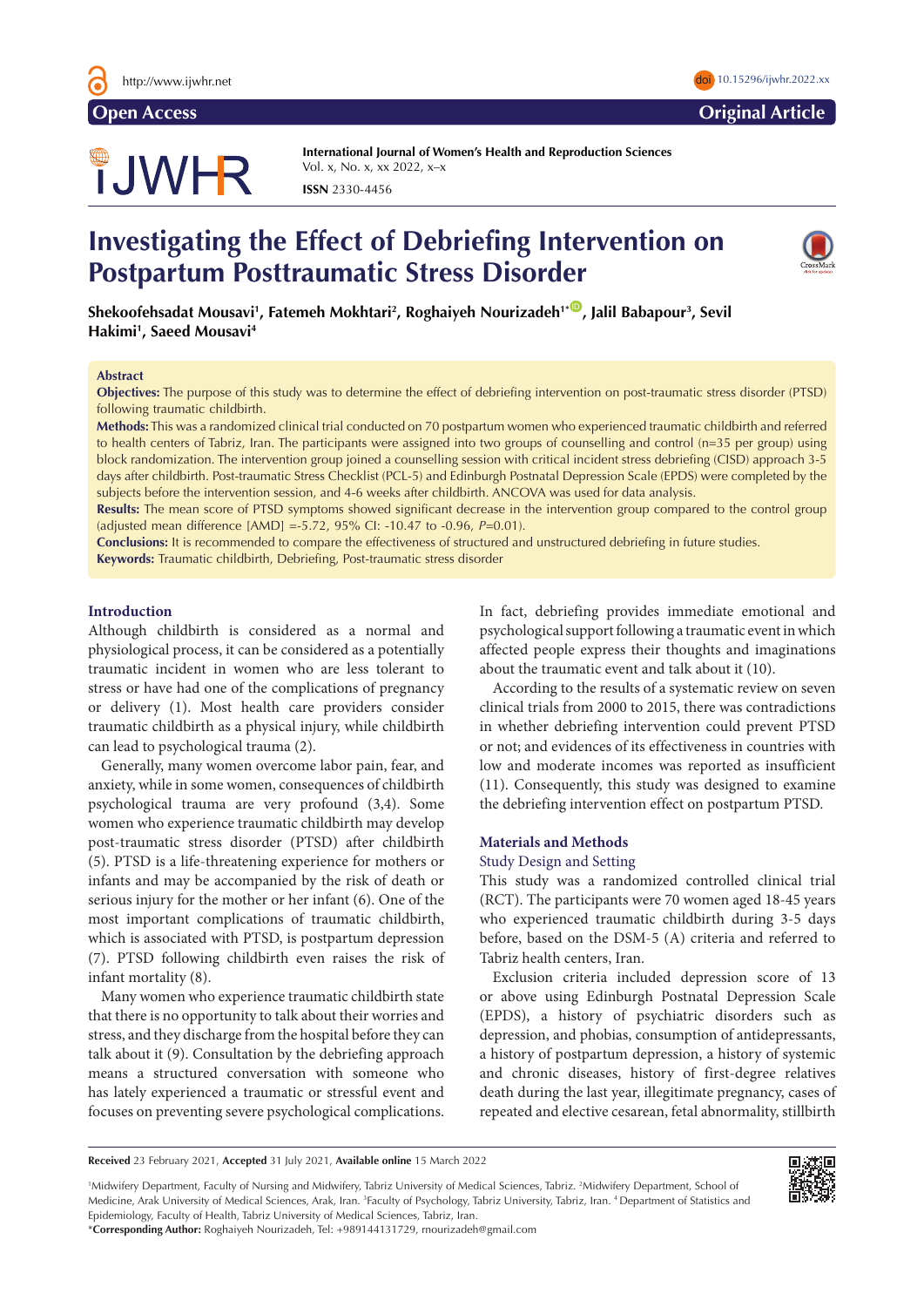#### Key Messages

The critical incident stress debriefing seems to be effective in emotional abreaction and reduction of PTSD symptoms.

and neonatal death. Primary outcome was postpartum PTSD, 4-6 weeks after the intervention.

### Sample Size Estimation

In this study, in order to determine the sample size, G\*POWER software was used. According to the study by Azizi et al about postpartum PTSD (12), and regarding m1=7.8, m2=4.9, SD1=3.65, SD2=2.71, two-sided α=0.05, power 90%, and 20% sample drop, the sample size was calculated as 35 participants per group.

The sampling was performed in 15 primary health centers in Tabriz, Iran with different socioeconomic status. In the selective health centers, in order to do the sampling, the researcher - evaluated the postpartum women who had given birth during 3-5 days before, in terms of having a traumatic childbirth based on the DSM- 5 (A) criteria by asking the following questions:

Did you feel threat for yourself or your baby' life during labor or childbirth? And were you afraid of a serious injury to your baby or yourself during labor or childbirth? If there was a positive response to one of the questions, the birth was considered as traumatic (13). Women who were eligible to be involved in the study were invited to participate. In case of their willingness to participate, a written informed consent was obtained. Then, the participants designated through convenience sampling were entered a counselling and a control group by blocked randomization method using Random allocation software with block sizes of 4, 6 and the allocation ratio of 1:1. The assignment type was written on paper and based on the allocation sequence put in opaque envelopes (allocation concealment). A person uninvolved in the sampling process prepared the envelopes. Finally, 35 women were assigned to each of the intervention and control groups.

### Questionnaire Description

The demographic and obstetric-neonatal characteristics questionnaire included age, education, occupation, income, number of pregnancies and childbirths, history of pregnancy complications, pregnancy status in terms of planning, type of delivery, and infant's gender, illness and hospitalization.

The EPDS contains 10-item multiple-choice questions. Each question receives a score of 0-3. The total score is in the range of 0 -30. Scores of 13 and over indicate depression with a sensitivity of 86%, specificity of 78% and a positive predictive value of 73% in clinical diagnosis (14). Cronbach's α for the Persian version of this tool was 0.70 (15).

The postpartum PTSD score was measured using the PCL5 checklist with 20 multiple-choice items scored from zero to four. The total score is ranged from zero to 80. Respondents may choose the answers they have felt over the past month (16,17). Cronbach's α for the tool was 0.91 and test-retest reliability coefficient was 0.82 (18).

# Data Collection

Before the intervention, the demographic and obstetricneonatal characteristics questionnaire, PCL-5 and EPDS were completed in the two groups using interviews. Then, group counseling with critical incident stress debriefing (CISD) approach, consist of 3-6 people, was held 3-5 days after childbirth in a session for 90-180 minutes in the intervention group. This counseling consisted of seven phases (19):

- 1. The first phase included an introduction in which counselor introduced herself, described the session, outlined the main aims of the process and emphasized on the confidentiality of discussion.
- 2. The second phase included the expression of the facts that women had seen and experienced during the traumatic childbirth.
- 3. The third phase included the recalling of thoughts that, after confrontation with traumatic birth, had first come to mind and was the most important part of counseling.
- 4. The fourth phase was the reaction phase, the point at which women could describe the worst part of the event for them and why it bothered them.
- 5. The fifth phase of the debriefing was asking the participants to describe stress symptoms felt during the incident.
- 6. The six phase of the debriefing process included teaching. At this phase, the counselor explained to group about stress-reduction information, and how to deal with it (seeking and gaining support, as well as promoting communication skills with others, especially with the spouse).
- 7. At the seventh or re-entry phase, the counselor reviewed and summarized the information that came from the mother and the information she provided, in order to ensure that the counselor and the client understood each other and also was responded to the patients' questions.

The first author held all the counseling sessions and completed the questionnaires through interview. The control group in this study only received routine postpartum care which include check of vaginal bleeding, and screening for postpartum depression. The participants of both groups were called and invited by researchers to attend their own health centers in order to fill out PCL-5 and EPDS questionnaires, 4-6 weeks after childbirth. Since the continuation of post- traumatic stress symptoms for more than a month leads to the diagnosis of PTSD, the score of PCL-5 above 33 (16, 17), and in the case of depression score of 13 or above (14) cause referring mothers to a psychiatrist.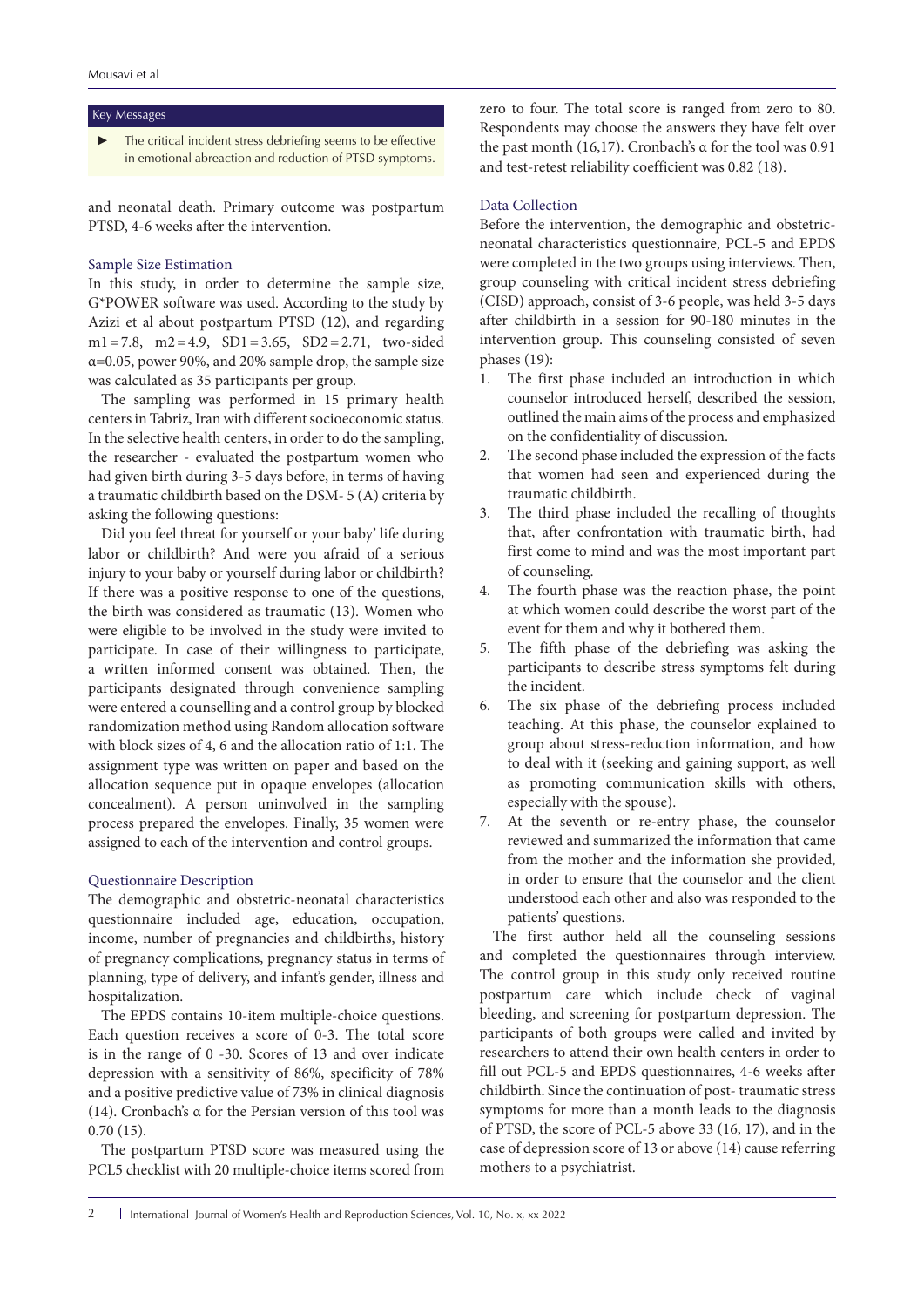# Statistical Analysis

SPSS-24 software was used to analyze the data. The data normality was examined usin[g Shapiro–Wilk test.](https://www.google.com/url?url=https://en.wikipedia.org/wiki/Shapiro%25E2%2580%2593Wilk_test&rct=j&frm=1&q=&esrc=s&sa=U&ved=0ahUKEwjX26S7grDZAhUKGuwKHdpbDnAQFggVMAA&usg=AOvVaw3RMQ9YHrd18h97bWPAZATq) ANCOVA was used to compare the mean scores of postpartum PTSD and depression in the study groups by controlling for the baseline scores. Analyses were done based on intention to treat.

# **Results**

This study was done from December 2018 to July 2019. In this clinical trial, 130 postpartum women with traumatic childbirth were assessed for eligibility and finally 70 mothers were included in the research. In this study, there was no loss in any of the groups due to the one- session counseling that was held and also because of the informed consent of the participants to participate in the study (Figure 1). There were no significant differences between the two groups in the case of their demographic and obstetric-neonatal characteristics (Table 1).

Prior to intervention, regarding postpartum PTSD symptoms, there were no significant differences between the two groups  $(P=0.88)$ . The postpartum PTSD symptoms mean score in the counseling group was reduced from 18.5 (8.3) before to 4.76 (1.81) after the intervention. This value reached from 19.3 (7.1) before to 10.48 (1.55) after the intervention in the control group. According to the results of the ANCOVA by controlling baseline scores,

the PTSD mean scores showed a significant decrease in the intervention group compared to the control group (adjusted mean difference =-5.72, 95% CI: -10.47 to -0.96,  $P=0.01$ ).

There was no significant difference between the groups regarding the postpartum depression mean score before the intervention,  $(P=0.76)$ . The postpartum depression in the counseling group decreased from 11 (4.4) before to 4.32 (.88) after the intervention. This value reached from 12.5 (6) before to 6.96 (0.82) in the control group after the intervention. The results of the Analysis of covariance (ANCOVA) while controlling for the baseline scores showed that the mean scores of postpartum depression was not significantly different in the intervention group compared to the control group (adjusted mean difference = -2.64, 95% CI: -5.98 to .30, *P*=0.17) (Table 2).

# **Discussion**

Based on the findings, counseling with CISD approach could significantly decrease PTSD symptoms. In accordance with our findings, in the study in Iran, with a face-to-face debriefing and a telephone counseling after discharge from hospital, PTSD symptoms showed a significant decrease 4-6 weeks and 3 months after childbirth compared to the control group (12). Though, according to a study in Australia, a consultation session with debriefing approach in the first 72 hours after the



**Figure 1.** Flowchart of the Study.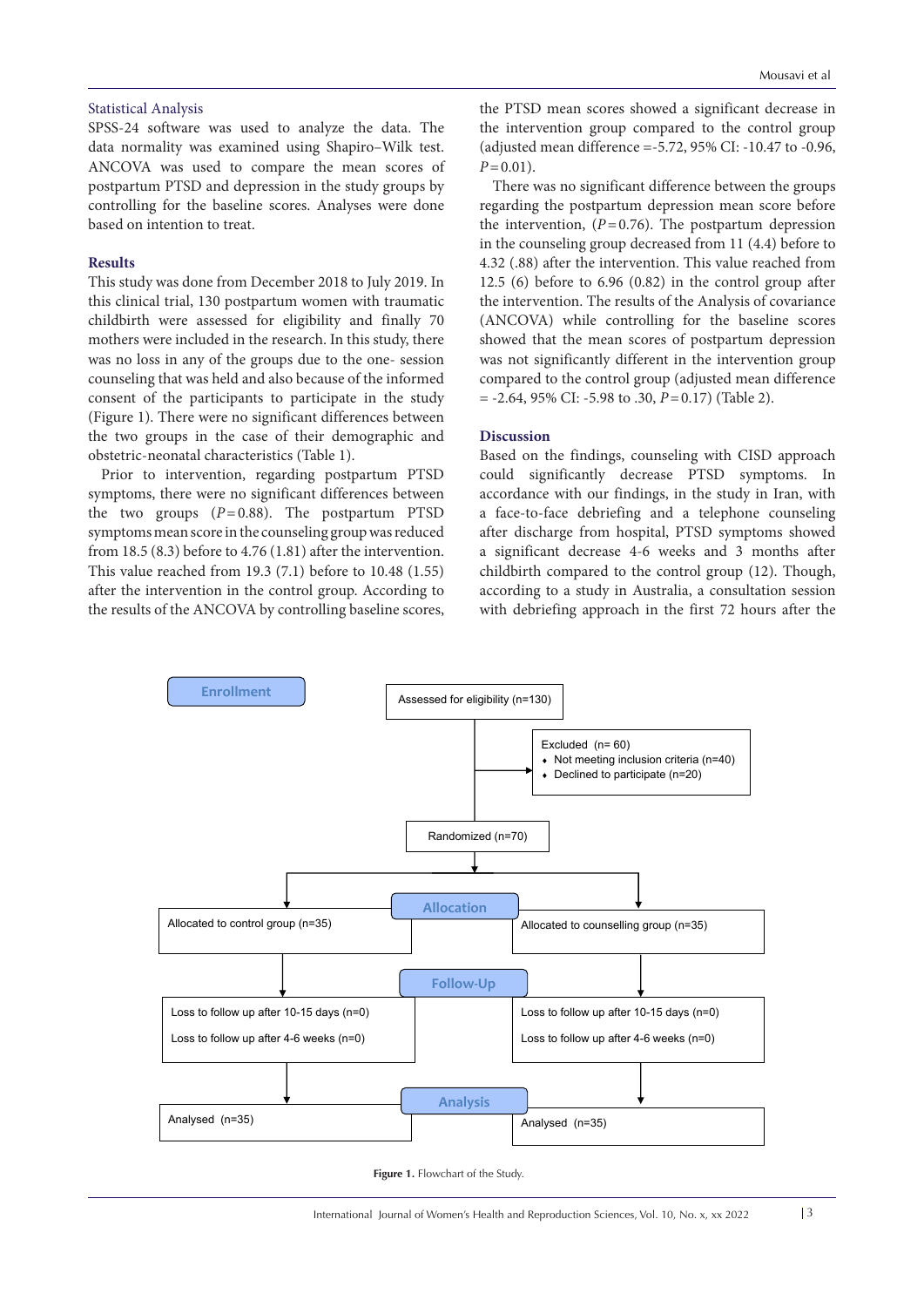| Table 1. Demographic and Obstetric-Neonatal Characteristics of Participants |  |  |
|-----------------------------------------------------------------------------|--|--|
|-----------------------------------------------------------------------------|--|--|

| <b>Variables</b>                                          | Intervention Group (n=35) | Control group (n=35) |                   |  |
|-----------------------------------------------------------|---------------------------|----------------------|-------------------|--|
|                                                           | No. (%)                   | No. $(\% )$          | P Value           |  |
| Age (y), Mean (SD)                                        | 30(6.2)                   | 30.3(6.1)            | 0.86 <sup>a</sup> |  |
| The baby's age, Mean (SD)                                 | 36.14 (4.2)               | 37.71 (2.66)         | 0.06 <sup>a</sup> |  |
| Birth (wk)                                                |                           |                      | $0.4^{a}$         |  |
| The baby's weight, Mean (SD) at birth (g)                 | 3386 (928)                | 3117 (823)           |                   |  |
| Occupation                                                |                           |                      | 0.49 <sup>b</sup> |  |
| Housekeeper                                               | 33 (94.3)                 | 35 (100)             |                   |  |
| Employed                                                  | 2(5.7)                    | 0(0)                 |                   |  |
| Level of education                                        |                           |                      | 0.4 <sup>b</sup>  |  |
| Elementary/guidance                                       | 12(34.3)                  | 16(45.7)             |                   |  |
| High school/diploma                                       | 17(48.6.)                 | 14(40)               |                   |  |
| Academic                                                  | 6(17.1)                   | 5(14.3)              |                   |  |
| Family income level                                       |                           |                      | 0.6 <sup>b</sup>  |  |
| Not enough                                                | 6(17.1)                   | 8(22.8)              |                   |  |
| Somewhat enough                                           | 26 (74.2)                 | 23 (65.7)            |                   |  |
| Enough                                                    | 3(8.57)                   | 4(11.4)              |                   |  |
| Number of pregnancies                                     |                           |                      | 0.83C             |  |
| One                                                       | 12 (34.28)                | 12 (34.28)           |                   |  |
| Two                                                       | 8(22.85)                  | 10(28.57)            |                   |  |
| Three and more                                            | 15 (42.85)                | 13 (37.14)           |                   |  |
| Number of deliveries                                      |                           |                      | 0.68 <sup>b</sup> |  |
| One                                                       | 16(45.7)                  | 12 (34.28)           |                   |  |
| Two                                                       | 13 (37.14)                | 10 (28.57)           |                   |  |
| Three and more                                            | 6(17.14)                  | 13 (37.14)           |                   |  |
| Type of deliveries                                        |                           |                      | 0.81 <sup>b</sup> |  |
| Cesarean section                                          | 17(48.6)                  | 16(45.7)             |                   |  |
| Vaginal                                                   | 18 (51.4)                 | 19 (54.3)            |                   |  |
| <sup>a</sup> Independent t test, <sup>b</sup> Chi-square. |                           |                      |                   |  |

| Table 2. Comparison of PTSD Following Childbirth and Postpartum Depression by the Study Groups |
|------------------------------------------------------------------------------------------------|
|------------------------------------------------------------------------------------------------|

|                           | Intervention Group (n=35)      |                 | Control Group (n=35)           |                 |                                   |                   |
|---------------------------|--------------------------------|-----------------|--------------------------------|-----------------|-----------------------------------|-------------------|
| <b>Variable</b>           | Mean (SD)                      |                 | Mean (SD)                      |                 | AMD $(95\%$ CI)                   | P Value           |
|                           | <b>Before the Intervention</b> | After 4-6 Weeks | <b>Before the Intervention</b> | After 4-6 Weeks |                                   |                   |
| PTSD following childbirth | 18.5(8.3)                      | 4.76(1.81)      | 19.3(7.1)                      | 10.48(1.55)     | $-5.72$ ( $-10.47$ to 0 $-0.96$ ) | 0.01 <sup>a</sup> |
| Postpartum depression     | 11 (4.4)                       | 4.32(0.88)      | 12.5(6)                        | 6.96(0.82)      | $-2.64(-5.98 \text{ to } 0.30)0$  | 0.17 <sup>a</sup> |

AMD, adjusted mean difference; CI, confidence interval.

a ANCOVA.

traumatic birth, in addition to a telephone counseling after discharge from hospital, could not reduce post-traumatic stress symptoms, 4-6 weeks after childbirth (20). The probable reason for the observed difference can be due to different population and measurement tool. In that study, the MINI-PTSD questionnaire was used. Moreover, in other study in Iran, after a midwife-led (unstructured) debriefing within first 72 hours postpartum, there was no significant decrease in posttraumatic stress symptoms after 4- 6 weeks follow up (21). The probable reason for the observed difference may be due to difference in counseling structure. Future studies to compare the effectiveness of CISD with unstructured debriefing (postnatal discussion) is warranted.

In this study, there was no significant differences in the mean scores of depression between the two groups 4-6 weeks after traumatic childbirth. In line with our study, in a study by Small et al. in Australia, with a debriefing session in the intervention group, it was reported no significant differences in depression mean scores between two groups after 6 months follow up (22). Postpartum depression is a multifactorial psychiatric illness. Etiology and risk factors related to postpartum depression include biological factors such as decline in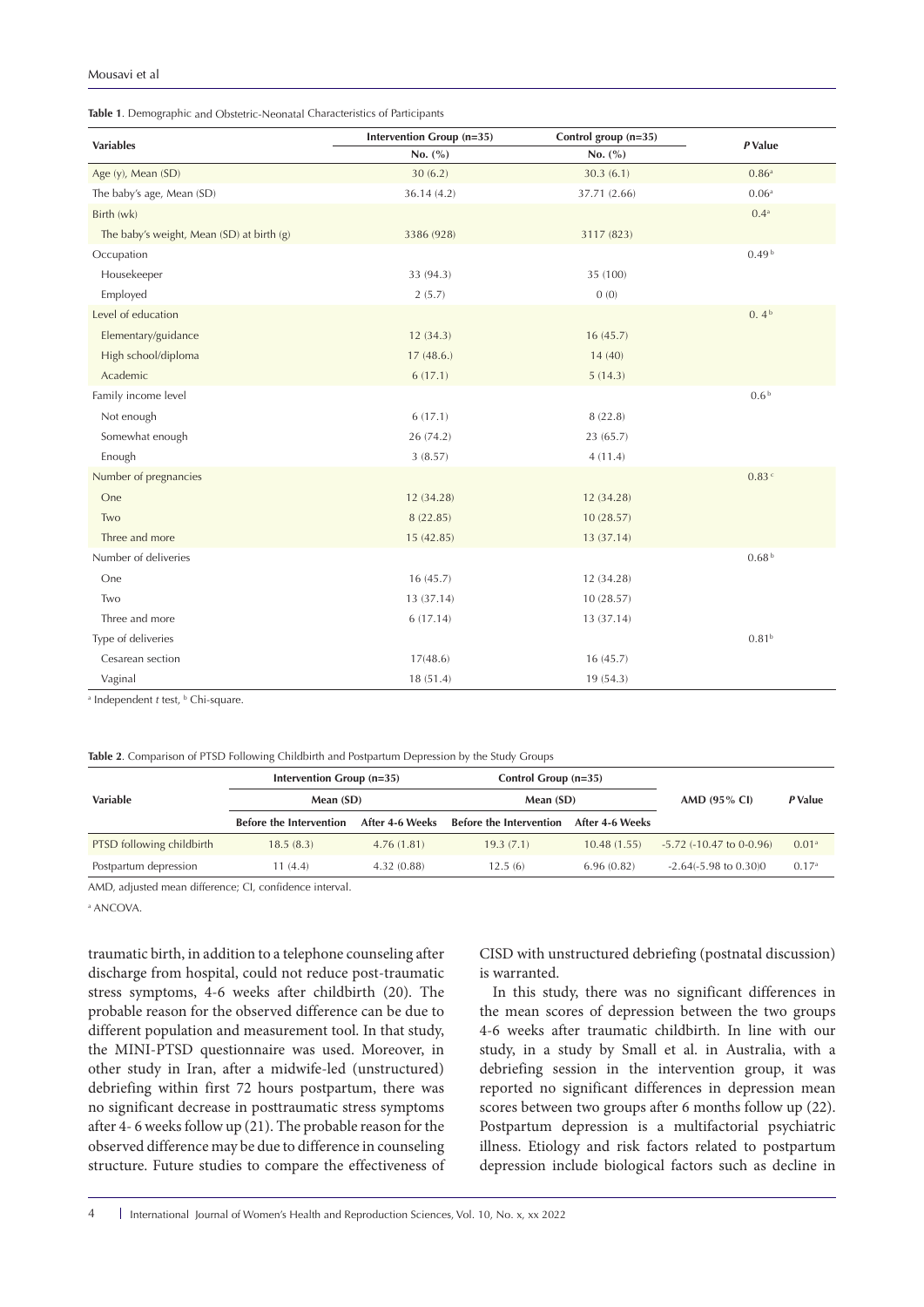the levels of hormones after childbirth, obstetric factors such as premature contractions, emergency caesarean, and unplanned pregnancies, clinical factors such as having previous psychiatric symptoms, a family history of psychiatric disorder, and prenatal anxiety, social factors like social support and life events , socioeconomic status and deprivation, infant variables such as higher levels of childcare-related stressors and marital relationship (23-27).

# Practice Implications

Considering the simplicity of debriefing, health care providers are recommended to utilize CISD to decrease PTSD symptoms.

#### Strengths and Limitations

Using PCL-5 based on DSM-5, and designing the study based on clinical trials principles such as random allocation and allocation concealment to eliminate the selection bias in addition to having no attrition rate were among the strengths of this study. This study limitation was the short follow-up and self-reported data.

# **Conclusions**

The CISD seems to be effective in emotional abreaction and reduction of PTSD symptoms. Additional research to compare the effectiveness of structured and unstructured debriefing is warranted. Furthermore, a similar study scheme in other populations with a preferably longer follow-ups (3-6 months) is recommended.

#### **Authors' Contribution**

SSM and RN: concept and design. FM and SM: data collection and interpretation of the data. JB and SH: performing of the study and writing of the draft. All authors read and approved the study.

#### **Conflict of Interests**

Authors declare that they have no conflict of interests.

#### **Ethical Issues**

Sampling was carried out when the ethics code was assigned to the study by the Ethics Committee of Tabriz University of Medical Sciences (TBZMED.REC.1395.547) and the study was registered in the Iranian Registry of Clinical Trials website (identifier: IRCT201509283027N27).

#### **Financial Support**

Tabriz University of Medical Sciences, Tabriz , Iran.

#### **Acknowledgments**

This study was derived from a midwifery master's thesis. This study received research grant from research deputy of Tabriz University of Medical Sciences. We acknowledge Tabriz University of Medical Sciences.

#### **References**

- 1. Mousavi S, Nourizadeh R, Mokhtari F, Hakimi S, Babapour J, Mousavi S. Determinants of postpartum post-traumatic stress disorder: a cross-sectional study. Crescent J Med Biol Sci. 2020;7(2):254-99.
- 2. De Schepper S, Vercauteren T, Tersago J, Jacquemyn Y, Raes F, Franck E. Post-traumatic stress disorder after childbirth and the influence of maternity team care during labour and birth: a cohort study.

Midwifery. 2016;32:87-92. doi:10.1016/j.midw.2015.08.010

- 3. Beck CT. Post-traumatic stress disorder due to childbirth: the aftermath. Nurs Res. 2004;53(4):216-224. doi:10.1097/00006199- 200407000-00004
- 4. Soet JE, Brack GA, DiIorio C. Prevalence and predictors of women's experience of psychological trauma during childbirth. Birth. 2003;30(1):36-46. doi:10.1046/j.1523-536x.2003.00215.x
- 5. Bryant RA, Friedman MJ, Spiegel D, Ursano R, Strain J. A review of acute stress disorder in DSM-5. Depress Anxiety. 2011;28(9):802- 817. doi:10.1002/da.20737
- 6. Gelaye B, Zhong QY, Basu A, et al. Trauma and traumatic stress in a sample of pregnant women. Psychiatry Res. 2017;257:506-513. doi:10.1016/j.psychres.2017.08.016
- 7. Dikmen-Yildiz P, Ayers S, Phillips L. Depression, anxiety, PTSD and comorbidity in perinatal women in Turkey: a longitudinal population-based study. Midwifery. 2017;55:29-37. doi:10.1016/j. midw.2017.09.001
- 8. Åhlund S, Clarke P, Hill J, Thalange NK. Post-traumatic stress symptoms in mothers of very low birth weight infants 2-3 years post-partum. Arch Womens Ment Health. 2009;12(4):261-264. doi:10.1007/s00737-009-0067-4
- 9. Elmir R, Schmied V, Wilkes L, Jackson D. Women's perceptions and experiences of a traumatic birth: a meta-ethnography. J Adv Nurs. 2010;66(10):2142-2153. doi:10.1111/j.1365-2648.2010. 05391.x
- 10. Chemtob CM, Tomas S, Law W, Cremniter D. Postdisaster psychosocial intervention: a field study of the impact of debriefing on psychological distress. Am J Psychiatry. 1997;154(3):415-417. doi:10.1176/ajp.154.3.415
- 11. Bastos MH, Furuta M, Small R, McKenzie-McHarg K, Bick D. Debriefing interventions for the prevention of psychological trauma in women following childbirth. Cochrane Database Syst Rev. 2015(4):CD007194. doi:10.1002/14651858.CD007194. pub2
- 12. Azizi M, Lamyian M, Faghihzade S, Nematollahzade M. The effect of counseling on stress and anxiety after traumatic childbirth in nulliparous women; a single blind randomized clinical trial. Behbood. 2010;14(3):219-227. [Persian].
- 13. American Psychiatric Association (APA). Diagnostic and Statistical Manual of Mental Disorders. 5th ed. Washington, DC: APA; 2013.
- 14. Cox JL, Holden JM, Sagovsky R. Detection of postnatal depression. Development of the 10-item Edinburgh Postnatal Depression Scale. Br J Psychiatry. 1987;150:782-786. doi:10.1192/bjp.150.6.782
- 15. Ahmadi Kani Golzar A, GoliZadeh Z. Validation of Edinburgh Postpartum Depression Scale (EPDS) for screening postpartum depression in Iran. Iranian Journal of Psychiatric Nursing. 2015;3(3):1-10. [Persian].
- 16. Friedman MJ, Kilpatrick DG, Schnurr PP, Weathers FW. Correcting misconceptions about the diagnostic criteria for posttraumatic stress disorder in DSM-5. JAMA Psychiatry. 2016;73(7):753-754. doi:10.1001/jamapsychiatry.2016.0745
- 17. Weathers FW, Marx BP, Friedman MJ, Schnurr PP. Posttraumatic stress disorder in DSM-5: new criteria, new measures, and implications for assessment. Psychol Inj Law. 2014;7(2):93-107. doi:10.1007/s12207-014-9191-1
- 18. Wilkins KC, Lang AJ, Norman SB. Synthesis of the psychometric properties of the PTSD checklist (PCL) military, civilian, and specific versions. Depress Anxiety. 2011;28(7):596-606. doi:10.1002/da.20837
- 19. Devilly GJ, Gist R, Cotton P. Ready! Fire! Aim! The status of psychological debriefing and therapeutic interventions: in the work place and after disasters. Rev Gen Psychol. 2006;10(4):318- 345. doi:10.1037/1089-2680.10.4.318
- 20. Gamble J, Creedy D, Moyle W, Webster J, McAllister M, Dickson P. Effectiveness of a counseling intervention after a traumatic childbirth: a randomized controlled trial. Birth. 2005;32(1):11-19. doi:10.1111/j.0730-7659.2005.00340.x
- 21. Taghizadeh Z, Jafarbegloo M, Arbabi M, Faghihzadeh S. The effect of counseling on post traumatic stress disorder after a traumatic